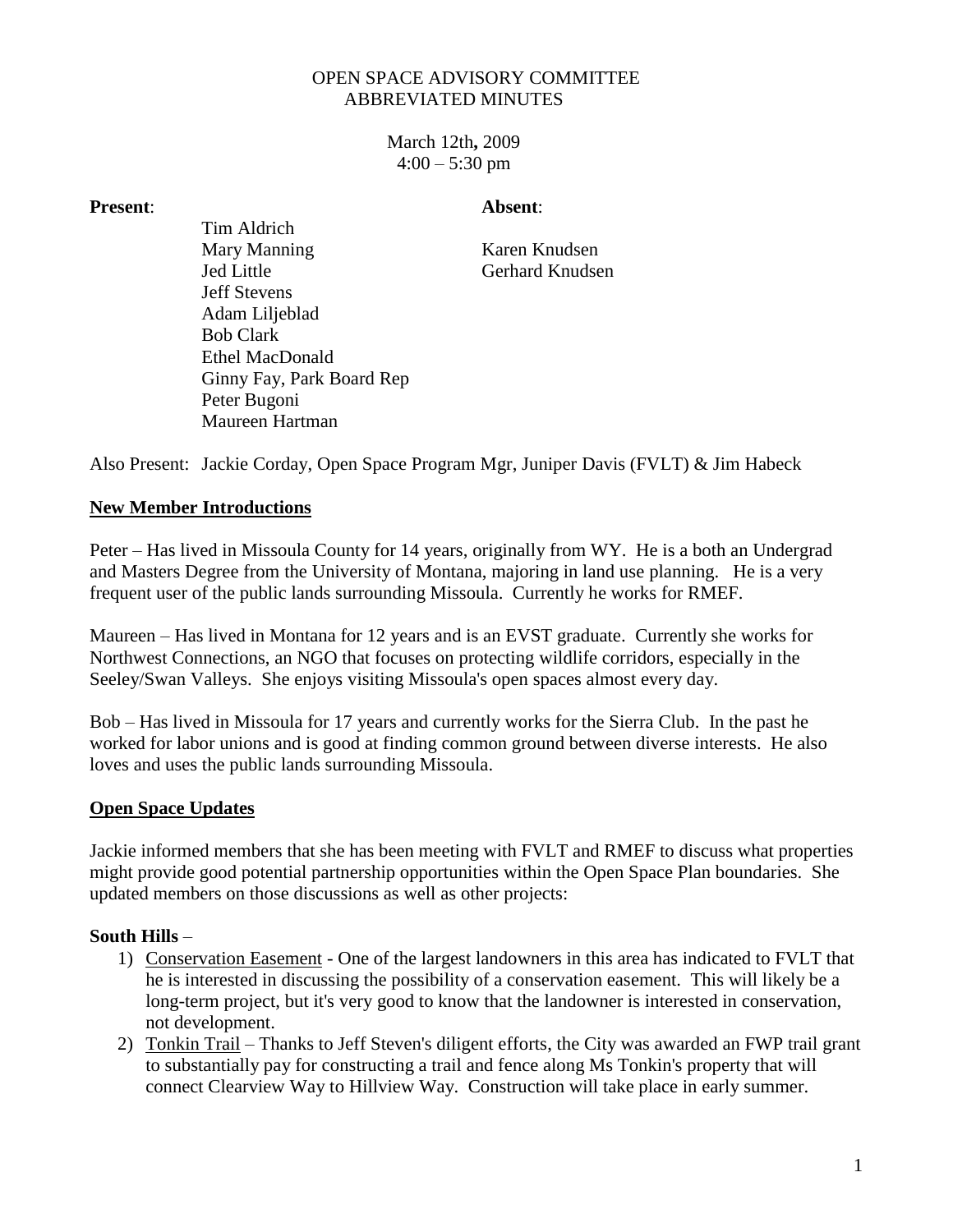3) Craigheads Trail Connection – She has not had any luck with getting the Craigheads or their attorney to respond to meeting requests to discuss a trail connection from the end of Rimmel Rd, through the Craighead property, out to Hillview Way. She asked Jeff if he could help.

## **Target Range**

- 1) Neighborhood Plan The Office of Planning & Grant begin the work to prepare a neighborhood plan for the entire TR area. Jackie met with the planner in charge of the project to go over all of the parks, trails and open space issues in the area.
- 2) Chickasaw Subdivision City Council recently reviewed a proposed 30 lot subdivision on 9.4 acres, almost all of which, consists of Prime Agricultural soil. The Community Food & Agricultural Coalition, the Parks Dept, and OPG all recommended a 3 acre agricultural lot be created to help mitigate for the impacts to agriculture. A final decision is yet to come.
- 3) Conservation Easements on TR Farms Jackie reviewed aerial maps of the TR area for farms that may be worthy of protection with open space funds. The "rough cut" criteria she looked for included: 1) about 10 acres or more, 2) location west of Clements road (no sewer hookup planned and citizen zoned 1 d.u./acre and thus not nearly as much development value as land that will have sewer), 3) surrounded at least 50% by streets (less conflicts with neighbors), and 4) currently farmed and receives ag tax classification. She found 3 very good candidates, and another that is OK (didn't meet 50% streets criteria). She met with CFAC members for a site visit to these 4 parcels and a drive-by inspection confirmed that they have good potential. She then contacted Bruce Bugbee to hire him to contact the 4 landowners. Mark Sommers, Bruce's associate that helped with the 40 acre addition to the Tower Street open space, will head up the work.

# **Grass Valley**

- 1) Parcel research indicates that one person owns about 7 large parcels surrounding the entrance to Council Grove State Park. It is a beautiful mix of pasture and some wetlands. Discussions with FVLT and Bruce Bugbee indicated that the owner is very unlikely to be interested in a conservation easement, but Jackie said she would send an inquiry letter anyway.
- 2) Airport Jackie participated in the Airport Master Plan process in 2008 to let the airport officials know that the City is interested in acquiring approximately 40+ acres for a community park to the west and north of the 44 Ranch subdivision. They indicated the plan would be finalized early 2009, so she will follow up with them soon.

## **North Hills**

- 1) RMEF Mike Mueller prepared 3 letters for Jackie and the Mayor to sign that let those property owners know that RMEF and the City are working together to help protect the elk corridor that crosses the North Hills between the Rattlesnake Wilderness and Grant Creek, then across Grant Creek Road, then extends from the Butler Creek area over to the hills north of the Wye. The landowners each own a critical piece to the corridor. Jackie and Mike will soon meet with two of the property owners and await news from the third.
- 2) FVLT Grant has been working closely with property owners in the North Hills between the Rattlesnake and Grant Creek over the past year. He will let us know when he can bring something forward for OSAC to consider.